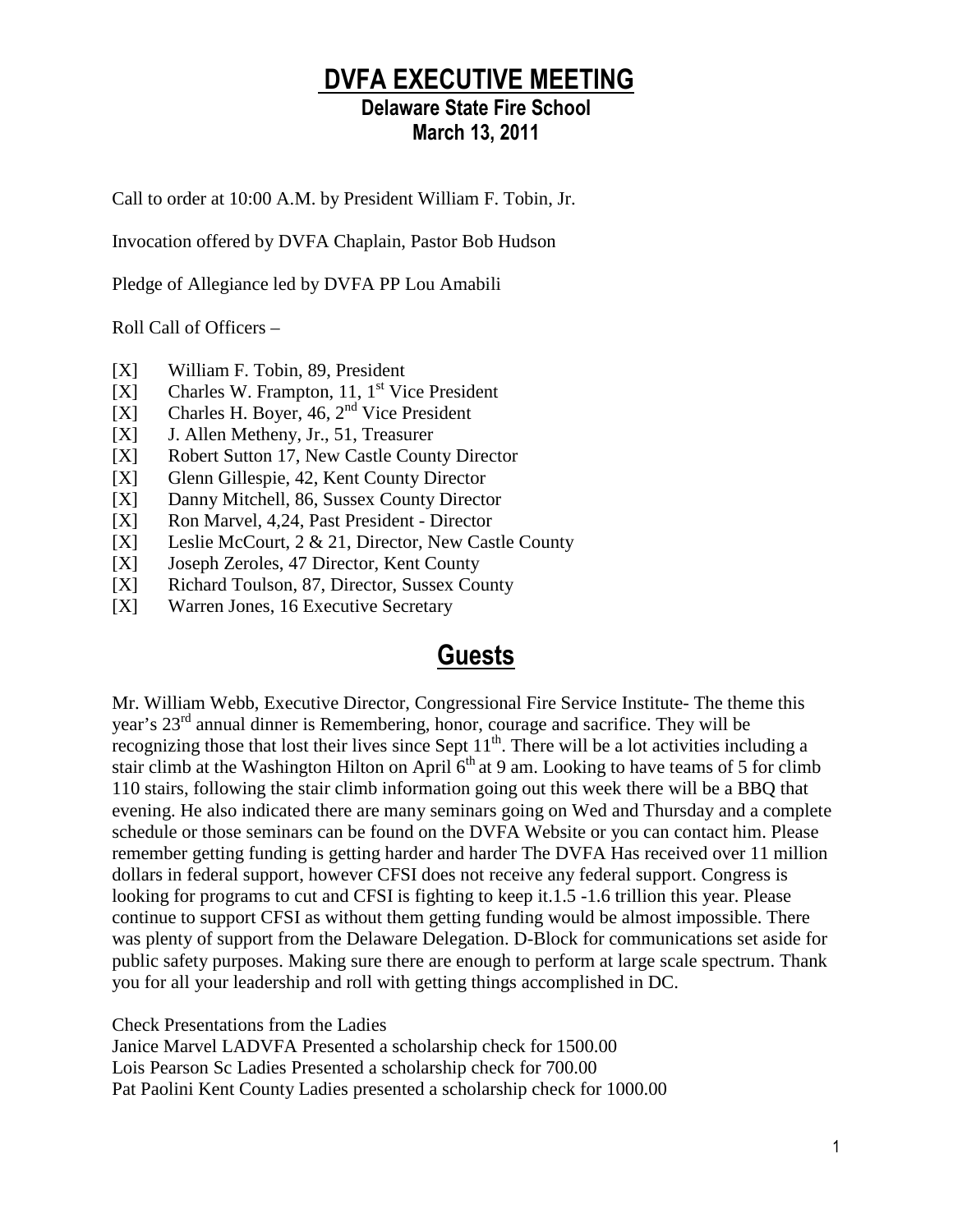Virginia Yeager presented a scholarship check for 1000.00 as well as another check for 500.00 for all the NCC Ladies deceased past presidents.

## Report of Officers

President Tobin- Reported 5 uniformed firefighters went to Washington on Feb 17<sup>th</sup> to support Governor Markell. Those that attended were, Rich Toulson, Bob Sutton, Warren Jones, Bill Tobin, Ron Marvel. It was a very interesting senate hearing. We are the only state that has a statewide program we can use to communicate. In Minnesota there was a bridge collapse, and there were 5 agencies' that could not communicate to each other. We are very lucky that we have the system we do. There are new shadow boxes for the memorial crosses. It was discussed and designed to use 3 ½ inches thick lighted box with a curtain to use repeatedly every year. Rogers signs will also store these for us. Governor Markell will be attending the CFSI Dinner. The DVFA office will be moving hopefully by June  $1<sup>st</sup>$  if not sooner. The office we are currently using is very small. The office next door has two offices and a center section were meeting can be conducted. This will only cost us 105.00 more a month than what we are currently paying, which will still include utilities.

First Vice President Frampton- Introduced Evelyn Lemmons new Recruitment and Retention coordinator. Their will be sub grants available to help with Recruitment. The deadline is April 4<sup>th</sup>. Application can be found on the DVFA Website. He also appointed the Life safety committee as well as the Scholarship committee.

Second Vice President Boyer reported he has been in contact with the blood bank. He has received information from Jane Towers, for the DVFA to sponsor 3 county hero's drive. He is charging 3 county Presidents to take charge to meet with the blood banks in each county. If you donate please fill out a hero card. They would like for those that donate to report back at the Sept 2011 Conference.

Executive Secretary Jones indicated as of March  $1<sup>st</sup>$  he started working for the DVFA Full time. Once is he comfortable with Legislative Hall, he would like to meet with the Presidents and Chiefs to find out their individual needs and concerns and to offer DVFA Assistance as well as find out what the companies expect from the DVFA. He also has a desire to improve the communications between the DVFA and the leadership of the companies. Please call his new cell number at 302-535-4566, or the DVFA office to discuss any issues.

#### Treasurer Metheny- FELLOW OFFICERS, DELEGATES, ALTERNATES, MEMBERS, AND **GUESTS**

It gives me great pleasure to present the attached Treasurer's Report for the period December 12, 2010 through March 09, 2011. This report includes both the DVFA Operations and the Conference Accounts. As the last report, this report provides additional detail for our operational expenditures.

I transferred \$1,398,457.44 to the Northern Trust Company for our Calendar Year 2010 DVFA Pension Program. This consisted of \$1,220,497.44 for the employer's share of the program and \$177,960.00 to cover 2,966 fire company and ladies auxiliary members. The members in the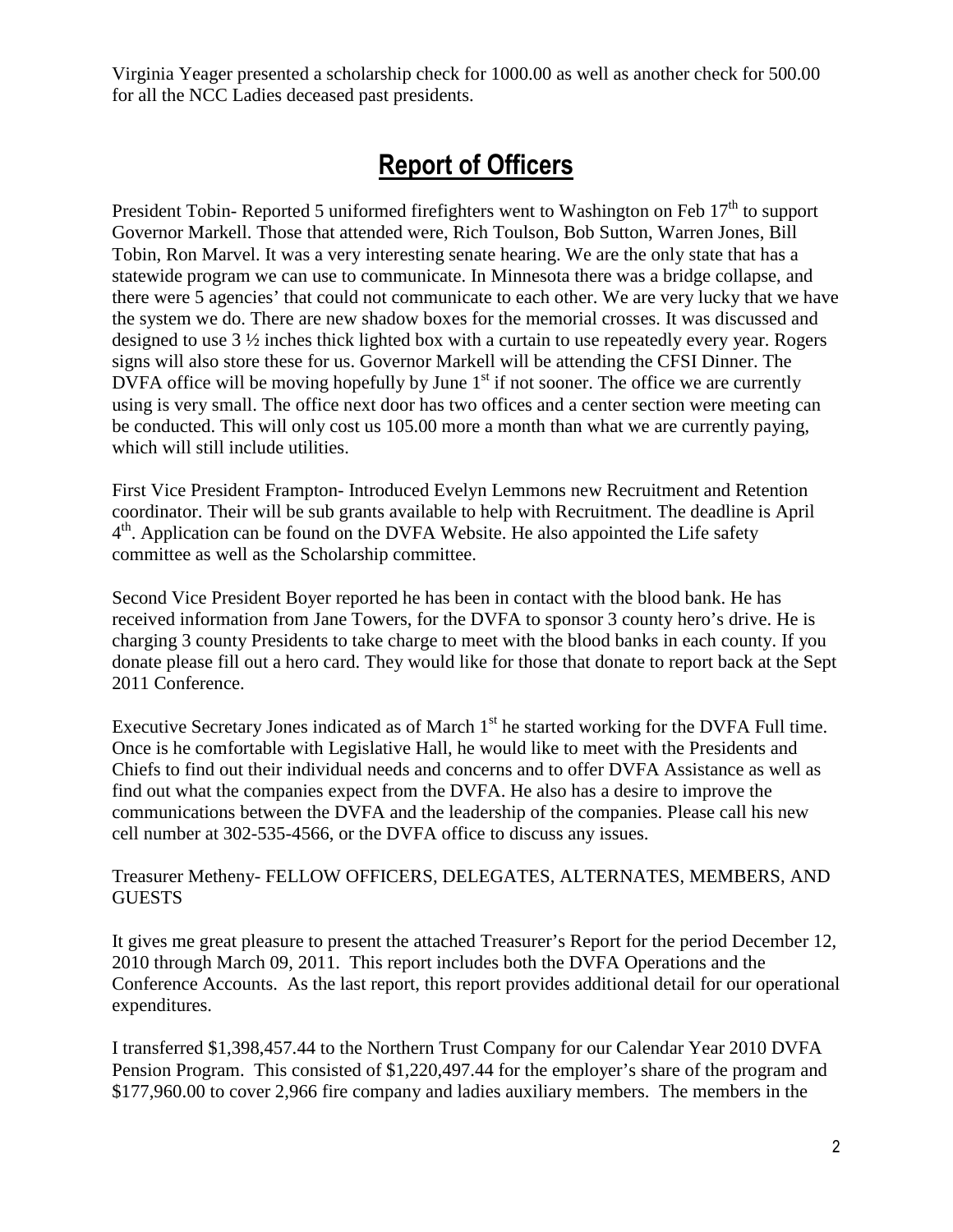program decreased again this year by 40 members. As simple as the instructions were this year with the electronic filing, several companies/auxiliaries failed to follow them. I have developed a list of the problem areas that I plan to discuss at the Pension Seminar during the upcoming Conference.

If anyone has any questions, please see me

J. Allen Metheny, Sr. Treasurer

### *Motion to Accept Officers reports and spread them upon the minuets by Jasper Lakey, Seconded by Gordon Davis.*

Delaware Fire Service News – Warren F. Jones reported due to conflict of interest he is unable to continue working on the paper. He is hoping someone to take the paper over.

## Committee Reports

- 1. State Fire Prevention Commission –Dave Roberts- next meeting will be on Tuesday March 15. Everyone is welcome to attend.
- 2. Advisory to SFPC for EMS Mike McMichael Congrats to the Odessa Fire Company & EMS Supervisor Dave Aber. As they were selected nationwide as one of the JEMS / Physio Control 2010 top ten 2010 Innovator of the year for EMS. Dave spearheaded a grant of \$ 440, 000 to provide CO detectors and training statewide for all the state's fire companies. They were officially acknowledged on Wednesday March  $2<sup>nd</sup>$  at the M&T Bank Stadium in Baltimore and at the EMS Today JEMS conference at the Baltimore Convention Center the next day.

Congrats to former past Sussex County EMS Director Glenn Luedtke (ret) for being awarded the "Nicholas Rosecrans EMS Injury Prevention Award". Glenn's hard work has paid off for his completion of the national EMS safety class. In addition, SCo EMS paramedics were awarded  $1<sup>st</sup>$  place in the annual JEMS Skills Competition games for 2011. They competed against 16 other teams nationwide as well as one from Australia.

3. Advisory to State Fire Marshal –Grover P. Ingle-

**DVFA Executive Meeting March 13, 2011 State Fire Marshal Report** 

• Fire Deaths - Two (2) fire fatalities have occurred this year in the State, both incidents are still under investigation. There were no smoke alarms present at either of these incidents. It is critical we all continue to work together in reminding the public of the need to check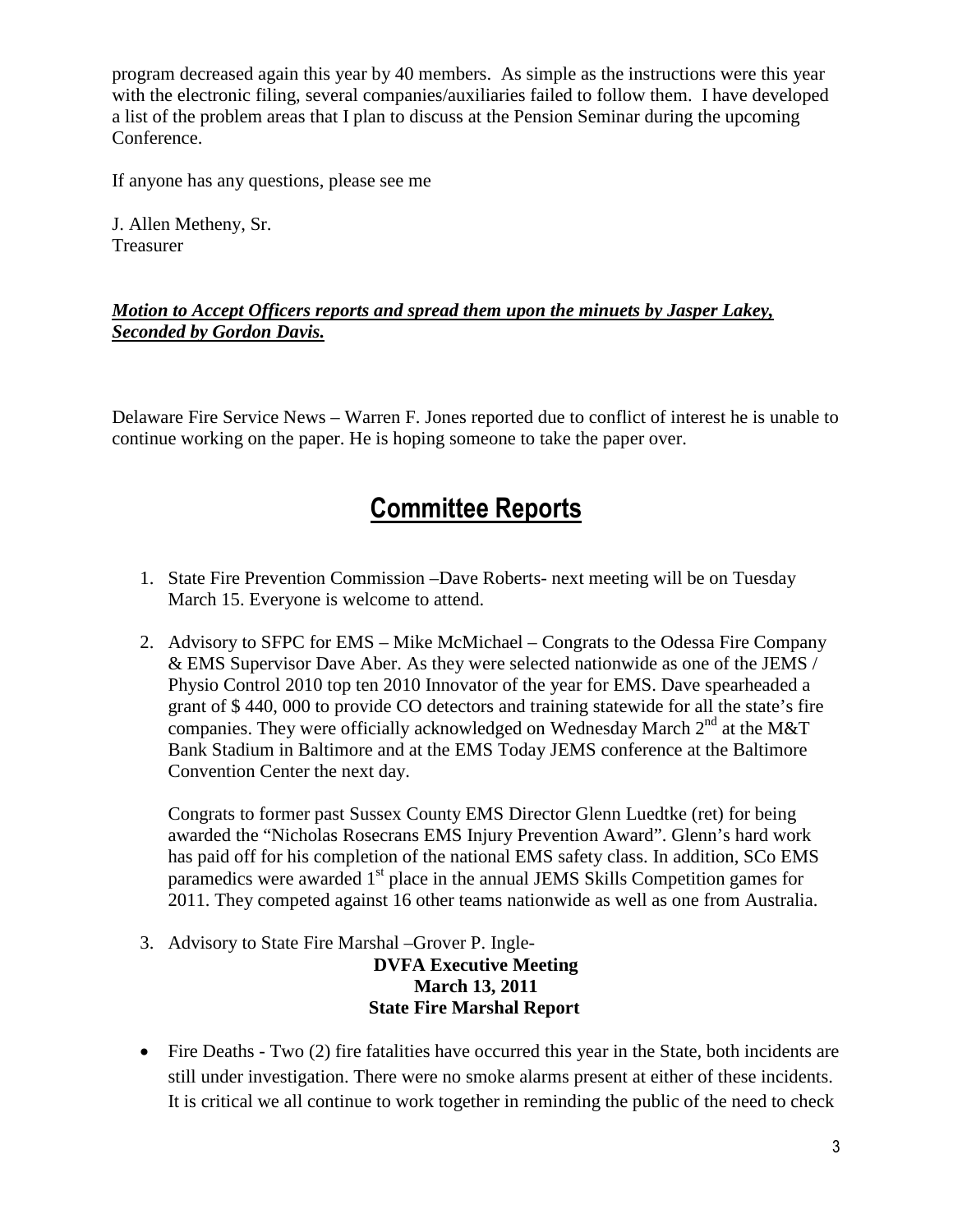there smoke alarms and batteries, especially as with change of clocks this weekend to daylight savings time..

- As a result of a recent study conducted by FEMA, regarding risk posed to children in fires, FEMA has formed a partnership with the National Commission on Children and Disasters to promote Fire Safety Awareness for Families. A toolkit is available through the FEMA website at www.ready.gov/kidsfiresafety.
- FY 2012 Budget The Office of the State Fire Marshal appeared before the Joint Finance Committee for the public budget hearing on the FY 2012 budget. I have asked for no increase in the budget and requested to maintain our current level of funding.
- FY 2012 Bond Bill The FY2012 Bond Bill hearing is scheduled for May 4, 2011 at 11:30. I will be supporting the Fire School's request for the addition to the Georgetown Facility which was not part of the Governor's recommended budget.
- The Office of the State Fire Marshal has filled the vacant Fire Protection Specialist I (Health Care) position. Dave Wilson, our current Day Care Inspector, was selected for the position and has working in that capacity since the last Executive Meeting. He is currently in the process of completing the certification program from CMS and will be certified by the first week of April. As result the Office of the State Fire Marshal has conducted interviews for the vacant Fire Inspector (Day Care) position and that individual will be starting on or before March 28, 2011.
- DFIRS Reports We are still working with those Companies/Departments who are in arrears. Dave Wilson will still be overseeing this program and can be contacted for any assistance.

Respectfully submitted, Grover P. Ingle, CFPS, CFI-II State Fire Marshal

- 4. Advisory to DSFS –Robert P. Newman
	- DSFS Facebook has 1,035 friends
	- Delaware weekend is being scheduled for November  $4<sup>th</sup> -6<sup>th</sup>$
	- EMT-B re-cert status- 477 applications due by March 31- notices send to officers and EMT-B'S, currently 1421 Delaware EMT's
	- DSFS Recognition Program- had a meeting and have updated information/ requirements, entering previous persons who received recognition.
	- Implementing PDF student registration form- purpose to collect information prior to class.
	- Bond bill hearing scheduled for May  $4<sup>th</sup>$  at 11:30- Water Main Project/ Rescue tolls/ Sussex.
	- Student numbers have remained steady for Winter Programs
	- Industrial student numbers and programs show a decrease.
	- Tucker Dempsey scheduled to begin as a Training Administrator in 3-14-11.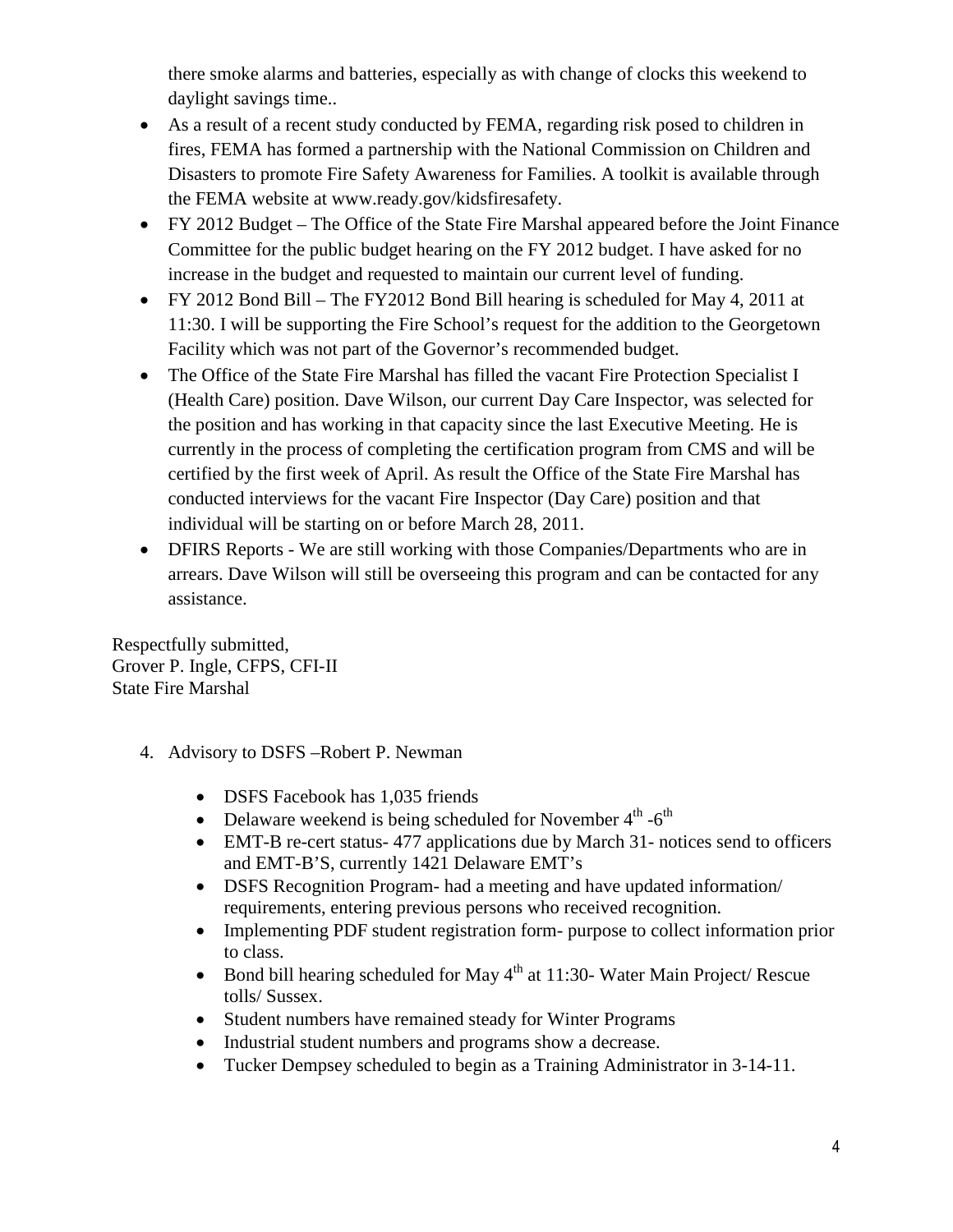| Class        | 2008 | 2009 | 2010 | 2011 | total |
|--------------|------|------|------|------|-------|
| Leadership 1 | 51   | 54   | 42   | 46   | 193   |
| Leadership 2 | 43   | 53   | 39   | 49   | 184   |
| Leadership 3 | 35   | 36   | 29   | 44   | 144   |
| Totals       | 129  | 143  | 110  | 139  | 521   |

- 5. Archives Charles Emerson stated he still needs pictures of the DVFA  $2<sup>nd</sup>$  Vice President and the LADVFA 2<sup>nd</sup> Vice President. He also reported he received the old DVFA Banner as well as the Executive meeting Sign in book from 1985.
- 6. DVFA Conference– Elmer Steele reported there were 16 items brought forward from the conference re organization committee. 9 were adopted 2 were partially adopted and 5 were not adopted. There will now be a no- show policy in place for all events at the conference. If you register for an event and fill to show your company will be billed. There are 4 events that are completely gone this year which includes, Meet your host, VIP reception, Presidents reception, and the dance. The Fire police banquet will now be on Wednesday this year, not Thursday. As per request we will now have more educational seminars for a total of 15. Bid requests went out for what we can. A generic logo has been designed on all wearable items so they can be resold every year. The only item that will have the yearly logo as well as the conference dates will be the Beer mug. The next conference meeting will take place on May 16<sup>th</sup>, at the Sheraton hotel in Dover. Everyone is welcome to attend. Conference forms will start being added to the website
- 7. FEMA Grant (Wake up De) Tom Mitten reported that six committee members present. All three county fire associations have received funds from their respective county governments and been able to purchase detectors and batteries for the current winter season, and distribute them to fire companies. No current grant activity. No public program promotion. Appreciation to Fire Marshal's office for getting reminder out to media.

Hope fire companies will continue to interact with folks in their districts regarding detector installations, maintenance and battery replacement.

Asked those attending the meeting how many had changed their detector batteries...perhaps a third of those in the room raised their hands If you need detectors please contact your representative in your county Jeff Dennison- Kent, Tom Mitten, Ncc, Todd Riley- Sussex.

- 8. Life Safety Guy Hudson -Thank you to everyone that submitted their reports on time. The committee met and went over the funds request today. If you have expenditures over 5000. You will need to submit a budget. On your reports we need names and contact information. A question was raised if they will be covering Wake up Delaware Matching funds for smoke detectors. The committee is currently looking at way to see if they can make it work. There have been 2 fire deaths this year. One was a 40 year member of the Ladies Aux, Roxana Fire Company. He asked everyone to check with their own members to find out who does not have detectors or needs their detectors checked.. Need to take care of your own members first.
- 9. Out of State Coordinators Jim Cubbage stated Steve Austin was unable to attend due to being out of town. There were currently 6 members present. He urges everyone to attend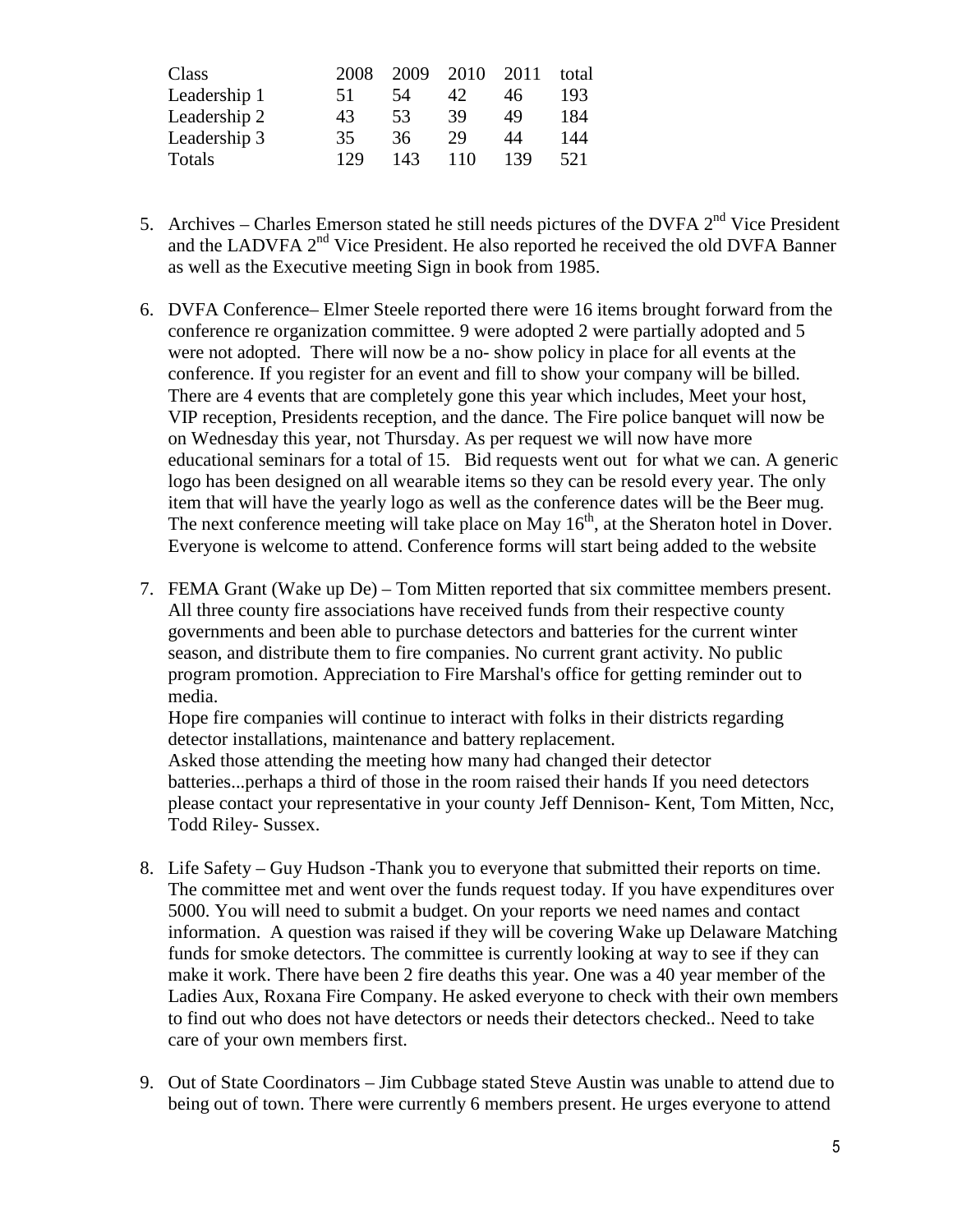CFSI. Also reported on Saturday April 16<sup>th</sup> West Virginia will he hosting a Cumberland Valley Presidents council meeting.

10. Permanent Memorial – John Porter asked for help in obtaining any information on the listed fallen firefighters to help update their records.

| Name             | <b>Correct Spelling</b> | Company      | Date of LODD | Cause   |
|------------------|-------------------------|--------------|--------------|---------|
| Richard Schuyler |                         | Felton       | Unknown      | Unknown |
| Minos E. Scott   |                         | Carlisle     | Unknown      | Unknown |
| William H. Webb  |                         | South Bowers | Unknown      | Unknown |
| Dewey Fortney    |                         | Marydel      | Unknown      | Unknown |
| William Mills    |                         | Unknown      | Unknown      | Unknown |
| George Sahma     |                         | Unknown      | Unknown      | Unknown |
| Vernon Schuyler  |                         | Unknown      | Unknown      | Unknown |

Please send the information with the correct spelling of out fallen brothers to John R. Porter at wfd225e6@aol.com The members of the Permanent Memorial Committee would like to thank you all for your time and consideration in this matter.

- 11. Scholarship Robert Powell thanked the Ladies for the scholarship donations. Please tell all your young members the deadline for the scholarship is March  $31<sup>st</sup>$ . Applications are due to the Fire School and can be found on the DVFA Website. We have approximately 40,000 worth of money to give out.
- 12. WMD/Hazmat Joe Leonetti- Reported 8 committee members present. Still trying to get equipment from 06-2010. Thank you to President Tobin and officers for their assistance in closing out those years. 2011 Orion Meters should be getting replaced with an automatic calibration feature. SCBA'S and HAZMAT suits are in the trailers. The breakdown of Chemical and Biological suits will be 150 in each county. They will not be replacing the BLS suits. If you need to get rid of old suits please contact the department of corrections. They are also looking to dismantle the field deacon units. The special Ops teams will also be combined in New Castle County. 2011 no grant guidance, hopefully will be the same as last year at 8,000.
- 13. Governmental Affairs Committee Robert Sutton reported they met with the Joint finance committee. There were 25 firefighters in full uniform at the meeting. Thank you to Warren Jones, Scott Bundek for all their help. Last year was the first year we have been able to present and had limited time, this year we had all the time we needed. The presentation focused that Fire fighters do more than just fight fires. There are some new members on the committee that do not know what our firefighters do. We will be making a CD to be able to hand out on the steps of legislative hall as to what our mission is, and are hoping for positive feedback. Also each company will also receive a copy of this DVD. Sen. Ennis stated the session starts back up on Tuesday. Nothing really on the agenda at this time. He then commented on the Commission proposing to regulate Ambulance attendants. In the past any new member would have to sign a form stating they did not have a criminal background. The fire companies need to look into this to do the same. If someone falsifies on the form there is a \$1,000.00 fine for that individual. Senator Ennis also attended a seminar with the Attorney General's office. In 2014 the State Police, FBI will be receiving 3 million dollar grant to coordinate background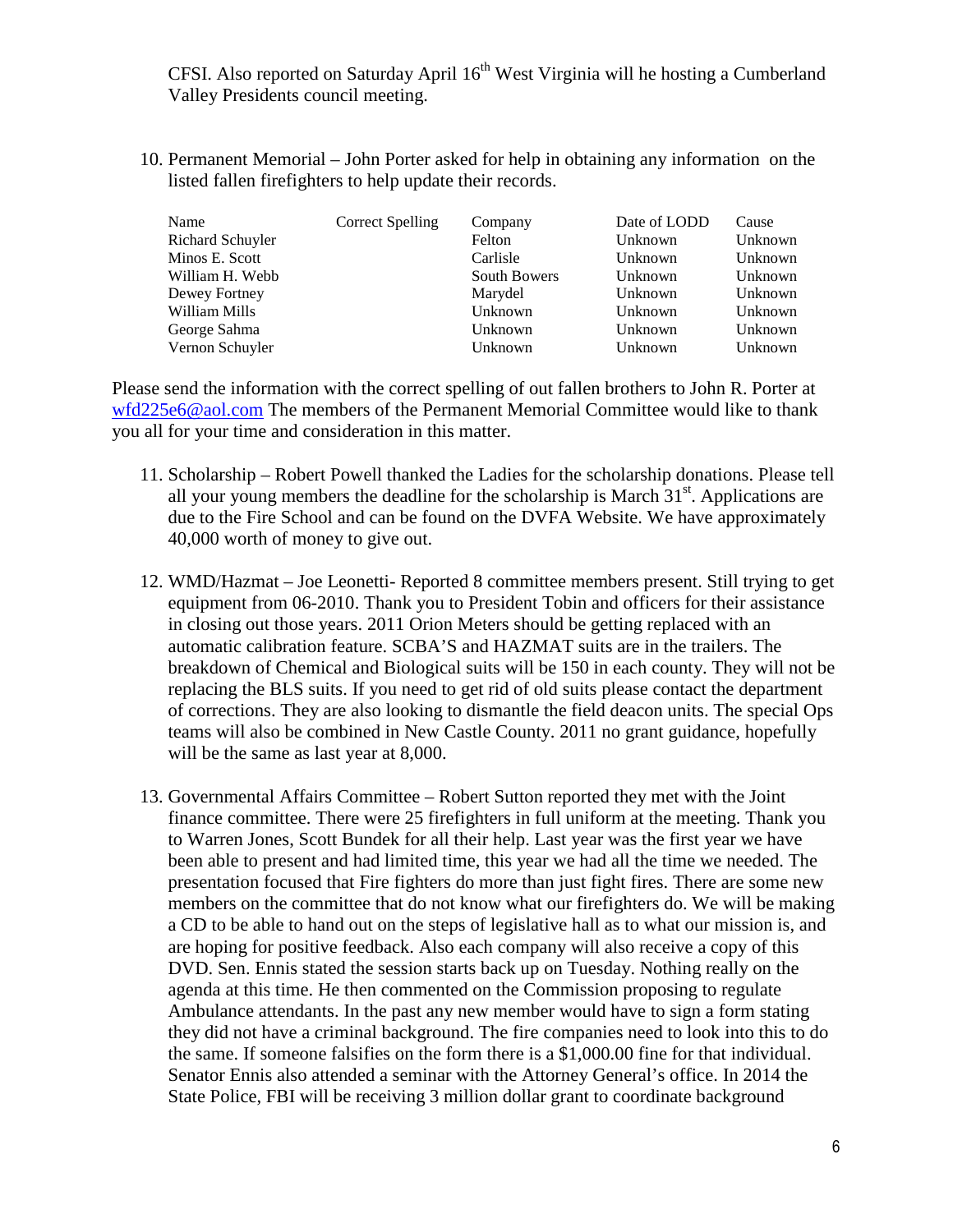checks. This might be a good access to the companies. If its requested it might get extended to the fire service.

Recognition of Past Presidents  $-1<sup>st</sup>$  Vice President Frampton

- [X] Clarence Schwatka, 26, 1964
- [ ] Emanuel J. Harkins, 14, 1967
- 
- [ ] Roland Neeman, 48, 1968<br>[ ] Arthur I. Guessford, 24, 19 Arthur I. Guessford, 24, 1973
- [X] Raymond H. McCall, 3, 6 & 12, 1979
- [ ] Richard E. Ennis, 44, 1980
- [X] John E. Bare, Sr., 76, 1981
- [ ] William G. Walton, Sr. 16, 1982
- [X] Lawrence Mergenthaler, 21, 1985
- [ ] Thomas V. Baker, Sr., 57, 1986
- [ ] Robert Sweetman, 7, 8 & 9, 1988
- [X] M. Frank King, 51, 1989<br>[ ] Walton A. Johnson, Jr., 7
- Walton A. Johnson, Jr., 76, 1990
- [X] Edwin S. Barlow, 20, 1991
- [X] Elmer B. Steele, 81, 1993
- [ ] Harry E. Warner, Jr., 25, 1994
- [X] J. Allen Metheny, 51, 1995
- [X] Lynn J. Rogers, 85, 1996
- [X] Joseph W. Hojnicki, Sr., 22, 1997
- [ ] Michael H. Vincent, 87, 1999
- [ ] Stephen P. Austin, 7, 8 & 9, 2000
- [X] James L. Cubbage, Jr., 45, 2001
- [ ] Dale A. Callaway, 85, 2002
- [X] Jasper H. Lakey, 15, 2003
- [X] Marvin C. Sharp, 42, 2004
- [ ] Raymond T. Stevens, 88, 2005
- [X] Kennard L. Pyle, 4 & 24, 2006
- [X] Alan F. Robinson, Jr., 44, 2007
- [X] Ronald H. Marvel, 87, 2008
- [X] Warren F. Jones, 16, 2009
- [ ] Kevin L. Wilson, 45, 2010

### President Emeritus

- [X] Louis J. Amabili, 19
- [ ] C. Bryan Bennett, 87
- [ ] J. Benjamin Roy, Jr., 43
- [X] Bruce C. Ennis, 44
- [ ] Joseph R. Biden, Jr. US Vice President

## Affiliated Organizations/ Agency Representatives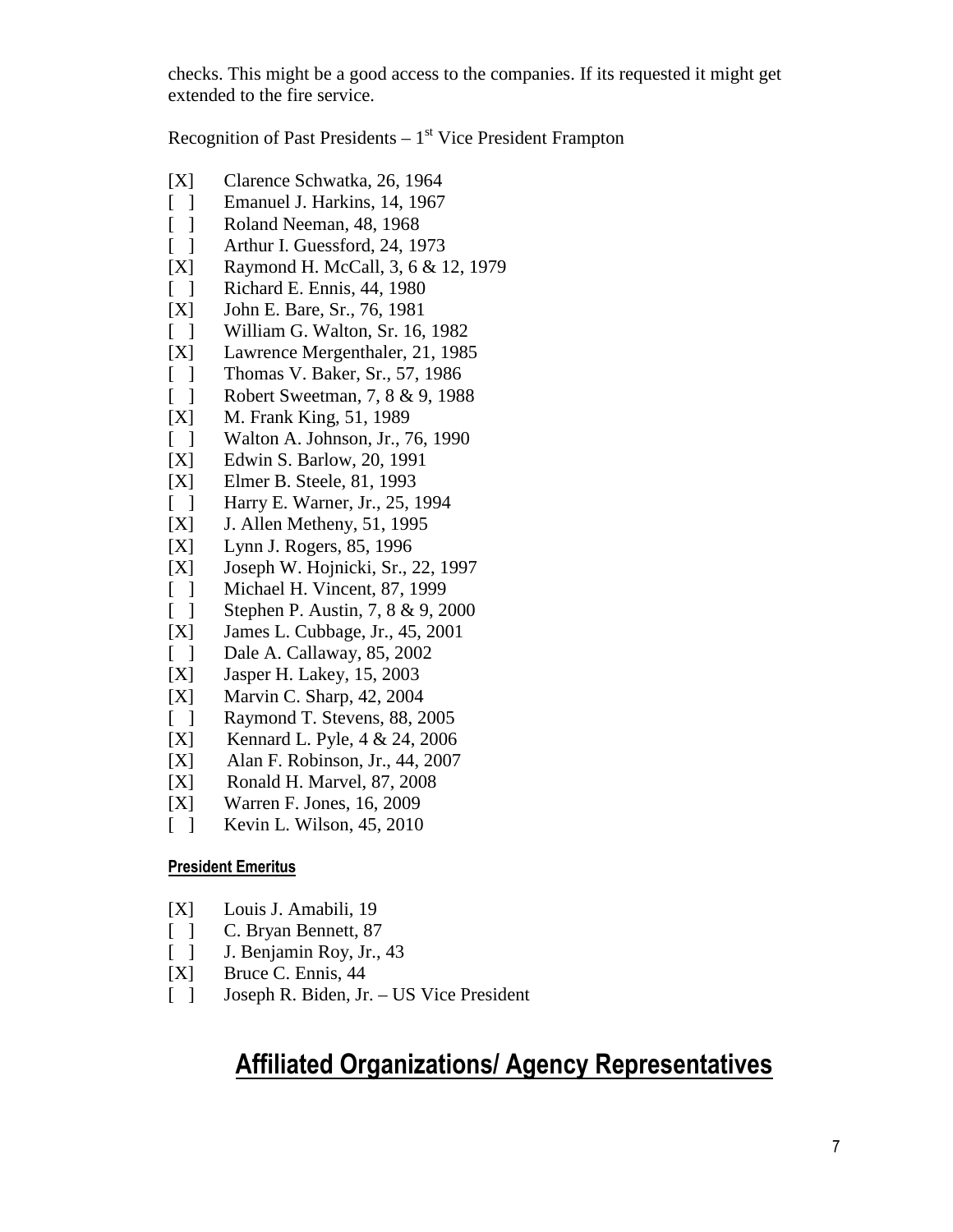Ladies' Auxiliary: Janice Marvel, President introduced her members in attendance,  $1^{ST}$ VP Ann Marie Krystopolski, Secretary Jane Williams, Tres, Kim Figgs, Carol Walton, Joanne Tulowski, Patt McCall, Joyce Figgs, Eleanor Raye Warrington, Lois Pearson, Pat Paolini, Virginia Yeager, Ginni Tice Adams, Bobbi Albright, Debbie Lawhead, Karen Barlow, Mary Alice Maicle, Karen Workman, Kellie Schiavoni, Regina Headley Marvel. The Ladies Auxiliary seminar has been rescheduled to April  $17<sup>th</sup>$  at Dover Fire School on Safe food handeling. The Next LADVFA Meeting will be on May 2<sup>nd</sup> @cheswold. Challenge all fire companies to reach out to your members, and auxiliary members to make sure everyone has working smoke detectors.

State Fire Chiefs: is scheduled for March  $24<sup>th</sup>$  at Seaford

State Fire Police: Ken Tull, President celebrating their  $50<sup>th</sup>$  anniversary

State Ambulance Association: Robert Jones, President Introduced his officers present, stated

DVFA Foundation: Jim Cubbage- reported there has not been a new meeting however the meeting for March  $21<sup>st</sup>$  has been cancelled and will be rescheduled.

State Emergency Response Commission: Bruce C. Ennis, Delegate Annual report is out for 2010 many changes have been authorized.

## **Communications**

The following (5) five communications were received and are summarized by the Executive Secretary: **none needing any action.**

- Letter from Alzheimer's Association notifying us of a program to teach, participants and discuss tactics to interact with patients. Course would offer 3.0 CEU'S.
- Copy of a Letter from New Castle County Volunteer Firefighters Association to the New Castle County Executive seeking support of the upcoming residential sprinkler legislation.
- Letter from Kent County Firemen's Association notifying the DVFA Office of the Meeting dates and locations for their meetings for the website.
- Copy of a letter from the Bridgeville Fire Company sent to the Presidents and Chiefs stating their position on the proposed legislation for the State Fire Prevention commission
- Thank you note from the Murray family for the flowers that were sent for their loss.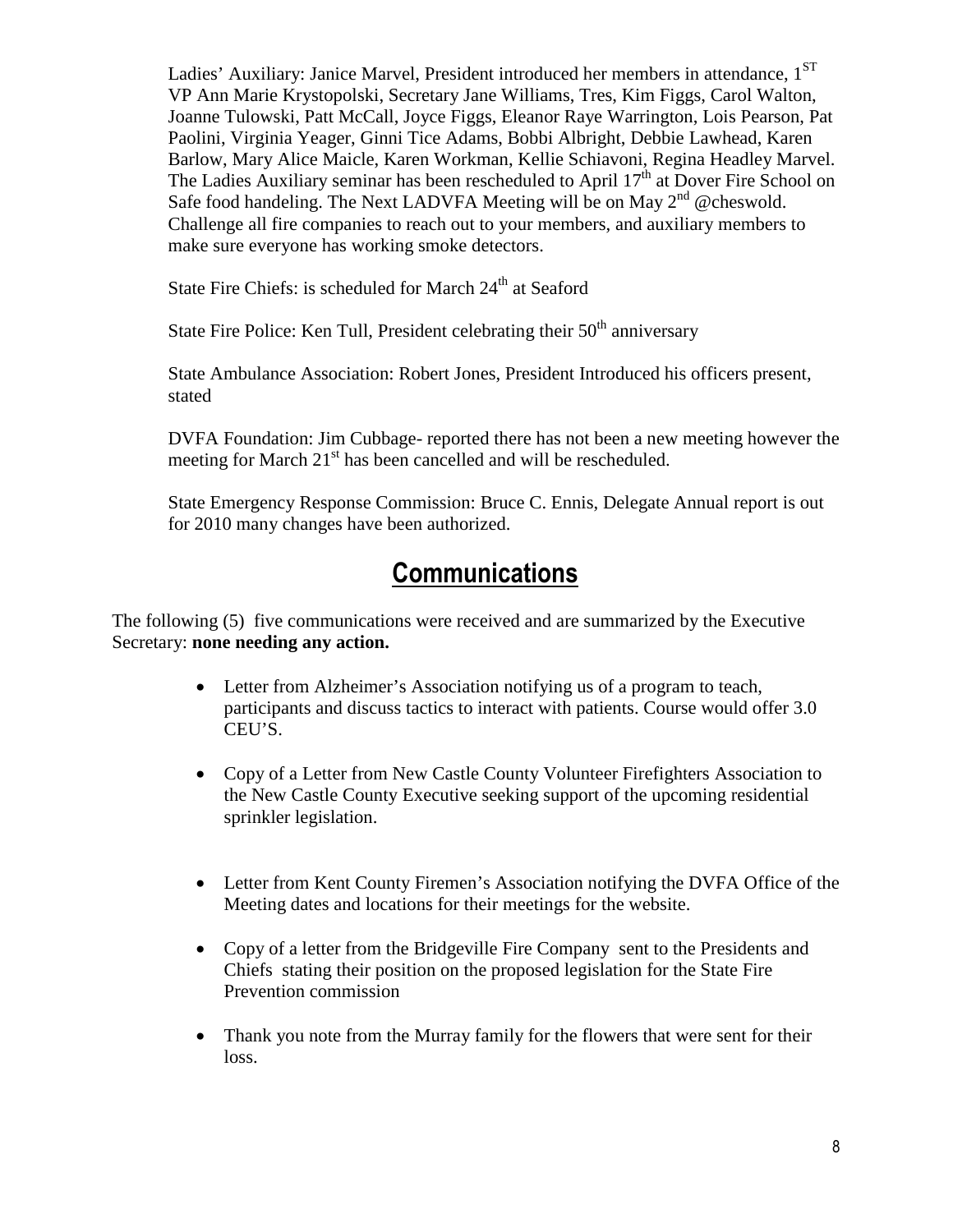*Motion to accept communications by Steve Maichle and Seconded by Gordon Davis.*

# OLD BUSINESS

Vote to accept bylaws change- Unanimously passed

# NEW BUSINESS

### **Appointment of Life Safety Committee**

Guy Hudson - Chair Ron Marvel - Co-Chair Joe Mullen - NCCVFA Randall Lee - SCVFA Dave Snell - KCVFA Edward Sawicki Patricia Carnavale Anthony Carnavale Frank Beebe Shiela Scotten Charles Boyer Paul Eichler Robert Yerkes Jr. Dottie Barber Ann Marie Krystopolski - LADVFA Karen Workman - LADVFA Michael Lowe - DSFS

Appointment of Scholarship Committee

Robert Powell - Chair George Kerr - Chair Rod O'Neal - Co-Chair Robert Johnson Fred Jester Ray Stevens Charles Frampton John Pridemore Richard Perillo Ginni Tice - LADVFA Carol Johnson - LADVFA Barbara Metheny - LADVFA Steve Martin - DSFS

 Bob Sutton President of NCC Fire fighters association invited everyone to the NCCVFA 5k run next Sunday. He also recommends the DVFA purchase 50 tickets for 8,000 to the Annual Blue gold Football game and become a sponsor. It would be great to get our name out there. Also for those that do not want to go any tickets remaining can be donated back to the familys to be able to attend.

*Motion by Bob Powell that the DVFA Purchase 50 tickets to the Annual blue gold football game, seconded by Lawerence Mergenthaler, motion carried*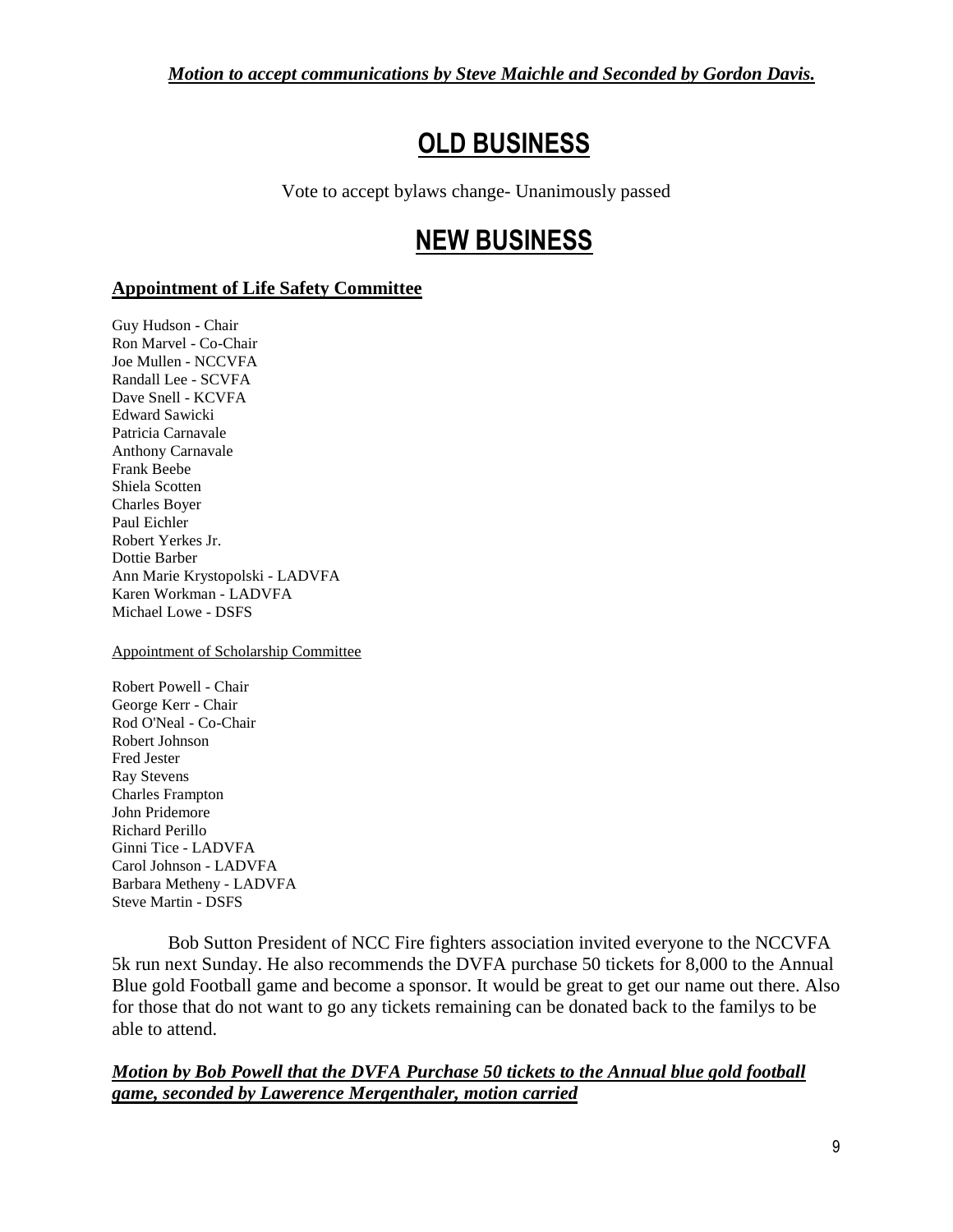# PAYMENT OF BILLS

### Treasurer Metheny read bills.

|  |  | ___ |
|--|--|-----|
|  |  |     |

| WILMINGTON TRUST CO.-TAXES                     | FED. TAXES - NOVEMBER '10                    | -621.72     |
|------------------------------------------------|----------------------------------------------|-------------|
| <b>M &amp; M TROPHIES</b>                      | POCKET BADGE-DIR. ZERSOLES                   | $-80.00$    |
| RAYM OND F. BOOK & ASSOCIATES                  | ANNUAL AUDIT                                 | $-4,275.00$ |
| HOSTING.COM                                    | INV. NO. 1660582-6B                          | $-19.95$    |
| NATIONAL VOLUNTEER FIRE COUNCIL                | <b>CY 2011 DUES</b>                          | $-500.00$   |
| AT & T                                         | DEC 10 BILL                                  | $-23.88$    |
| M.R. KISER                                     | <b>CLEANING</b>                              | $-100.00$   |
| <b>CANNON FINANCIAL SERVICES</b>               | COPIER SERVICE - INV. 10577671               | $-259.51$   |
| COMCAST CABLEVISION                            | <b>JANUARY SERVICE</b>                       | $-89.00$    |
| <b>MELISSA KISER</b>                           | 12-63-10 - 12-17-10 P/R                      | $-1,183.13$ |
| DAVID L. BONAR                                 | SERVICE - OCT - DEC. 2010                    | $-1,500.00$ |
| <b>VERIZON</b>                                 | <b>OFFICE PHONE</b>                          | $-205.12$   |
| WILMINGTON TRUST CO. VISA                      | <b>VISA PAYMENT</b>                          | $-551.60$   |
| <b>GUY HUDSON</b>                              | <b>CACH PRIZES</b>                           | $-2,425.00$ |
| <b>MELISSA KISER</b>                           | 12-20-10 - 12-31-10 P/R                      | $-1,210.97$ |
| DIVISION OF REVENUE                            | P/R TAXES OCT - DEC '10                      | $-329.80$   |
| AT & T                                         | JAN '11 BILL                                 | $-24.43$    |
| <b>VERIZON</b>                                 | <b>MELISSA'S PHONE</b>                       | $-109.07$   |
| <b>VERIZON</b>                                 | AIR CARD                                     | $-40.01$    |
| <b>MIKE LOWE</b>                               | <b>REIMB. EXPENSES</b>                       | $-62.45$    |
| <b>CHAMPION TROPHIES</b>                       | STATE AWARDS JAN. 2011                       | -286.40     |
| <b>CHAMPION ADVERTISING</b>                    | TEACHER AWARDS JAN '11                       | $-521.32$   |
|                                                |                                              |             |
| FEDERAL TAX P/R PAYMENT                        |                                              | $-640.36$   |
| SMITH FEINBERG MCCARTNEY & BERL,<br><b>LLC</b> | <b>EMPLOYEE TERMINATION ADVICE</b>           | $-1,368.00$ |
| <b>CANNON FINANCIAL SERVICES</b>               | COPIER SERVICE - INV. 10682958               | $-259.51$   |
| <b>VERNON INGRAM</b>                           | JAN - MAR 2011 RENT                          | $-1,425.00$ |
| <b>MELISSA KISER</b>                           | 01-03-11 - 01-14-11 P/R                      | $-1,197.40$ |
| <b>VERIZON</b>                                 | <b>MELISSA'S PHONE</b>                       | $-110.48$   |
| <b>VERIZON</b>                                 | <b>FIRE LINE</b>                             | $-40.01$    |
| POCOMOKE CITY FIRE CO.                         | DMV TROPHY SPONSOR                           | $-25.00$    |
| <b>COMCAST CABLEVISION</b>                     | <b>FEBRUARY SERVICE</b>                      | $-89.00$    |
| <b>VERIZON</b>                                 | <b>OFFICE PHONE</b>                          | $-213.07$   |
| <b>GOODEN'S FLORAL SHOP</b>                    | <b>MURRAY BASKET</b>                         | $-79.95$    |
| <b>VERIZON</b>                                 | AIR CARD                                     | $-93.35$    |
| RONALD MARVEL                                  | EXP- FIRE PREV. PROGRAM                      | -76.96      |
| M.R. KISER                                     | <b>CLEANING</b>                              | $-100.00$   |
| <b>MELISSA KISER</b>                           | 01-17-11 - 01-30-11 P/R                      | $-1,214.75$ |
| FEDERAL TAX P/R PAYMENT                        |                                              | -597.20     |
| <b>INDIAN RIVER FIRE CO</b>                    | REIMB. TOBIN/JONES AIRLINE TX<br><b>FDIC</b> | $-1,110.80$ |
| <b>MELISSA KISER - PC</b>                      | REIMBURSE PETTY CASH                         | -24.18      |
| <b>U.S.POSTAL SERVICE</b>                      | BOX RENT - 12 MONTHS                         | $-96.00$    |
| NEW CASTLE FIREFIGHTERS<br>ASSN.               | REIMB. DVFA GOV. AFFAIRS COM.                | $-309.16$   |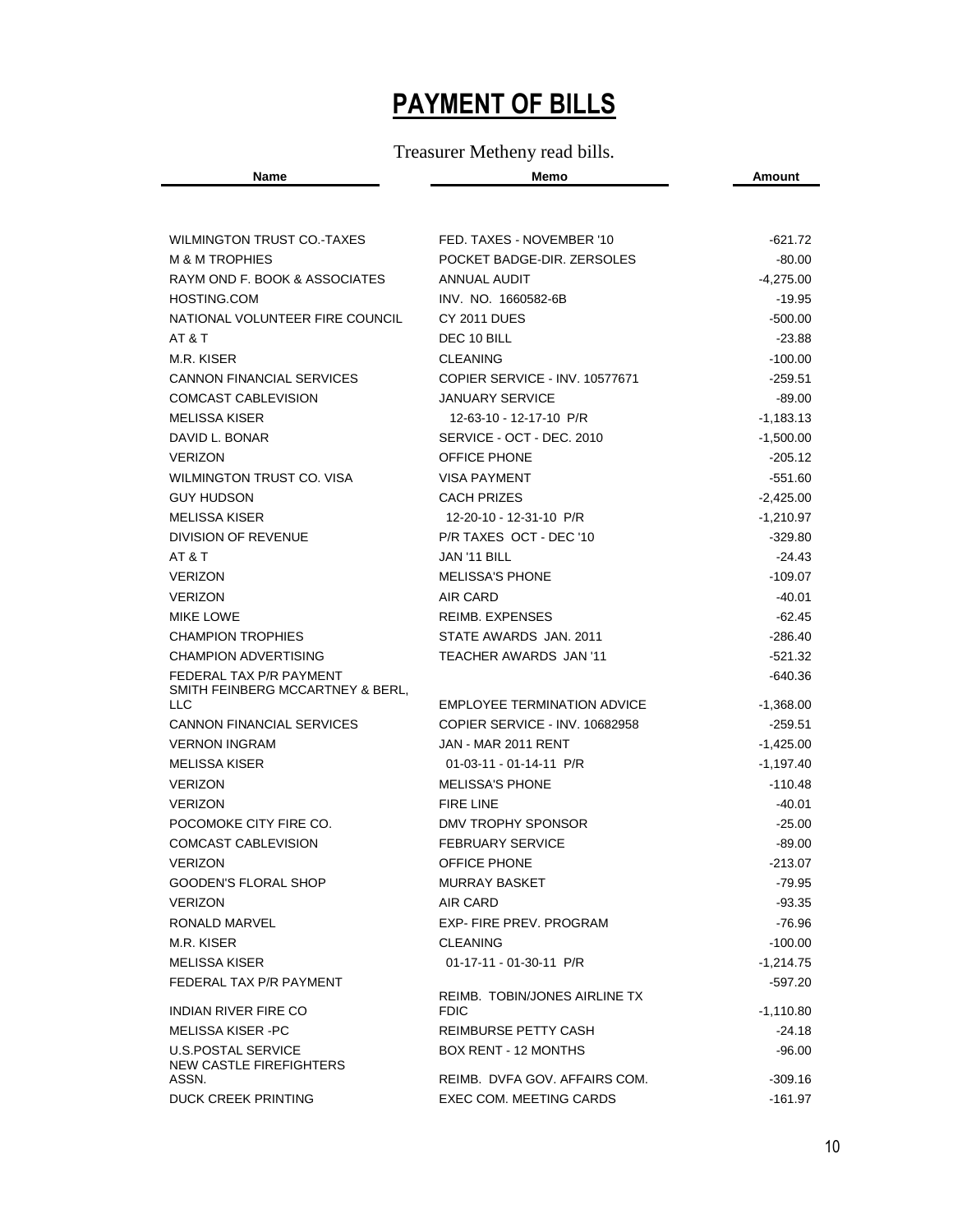| <b>CANNON FINANCIAL SERVICES</b> | COPIER SERVICE - INV. 10756791 | $-259.51$    |
|----------------------------------|--------------------------------|--------------|
| <b>MELISSA KISER</b>             | $01-31-11 - 02-11-11 P/R$      | $-1,185.40$  |
| WILMINGTON TRUST CO. VISA        | <b>VISA PAYMENT</b>            | $-1,934.24$  |
| <b>WILLIAM WALTON</b>            | EXPENSES NFPA MTG.             | -987.76      |
| <b>VERIZON</b>                   | OFFICE PHONE                   | $-211.73$    |
| AT & T                           | FEB '11 BILL                   | $-25.20$     |
| M.R. KISER                       | <b>CLEANING</b>                | $-100.00$    |
| <b>COMCAST CABLEVISION</b>       | <b>MARCH SERVICE</b>           | $-89.00$     |
| <b>CHARLES FRAMPTON</b>          | <b>FDIC REG/AIRFARE</b>        | $-928.00$    |
| <b>MELISSA KISER</b>             | 02-14-11 - 02-25-11 P/R        | -1,221.54    |
|                                  |                                | $-30.592.89$ |
|                                  |                                |              |
| <b>TOTAL BILLS</b>               |                                | -30,592.89   |

#### *Motion to pay bills by Jasper Lakey seconded by Dave Snell. Motion Carried.*

## GOOD OF THE ASSOCIATION

9/11 hits the week of conference. A memorial will take place at the DVFA memorial. Time will be forth coming as they would like to do it around the times the two towers were hit.

Richard Perillio stated Sports are no longer covered so if you have a sports team you will need to buy a policy. Also all burial policy information is available on the website.

Sussex County Legislative night has been cancelled.

Chaplain Hudson stated a fellow firefighter has a 14 year old daughter in AI Dupont Hospital, she has been there for 3 months. There will be a fundraiser on April  $9<sup>th</sup>$  to help with the financial burden the family is facing. Please support this fundraiser. – on March  $26<sup>th</sup>$  Chaplain Hudson will be 60 years old.

Tom Mitten, NCC Ems Gary Patterson and his family escaped from their home that was on fire with their lives and nothing else. April  $1<sup>st</sup>$  there will be a fundraiser for their family also if you have any donations you would like to give please contact him.

## ADJOURNMENT

It was regularly moved by Jasper Lakey, and seconded by Glen Gillespie that the March Executive Committee Meeting be adjourned. Motion Carried. Pastor Bob Hudson offered the Benediction. The meeting was adjourned at 11:54 am